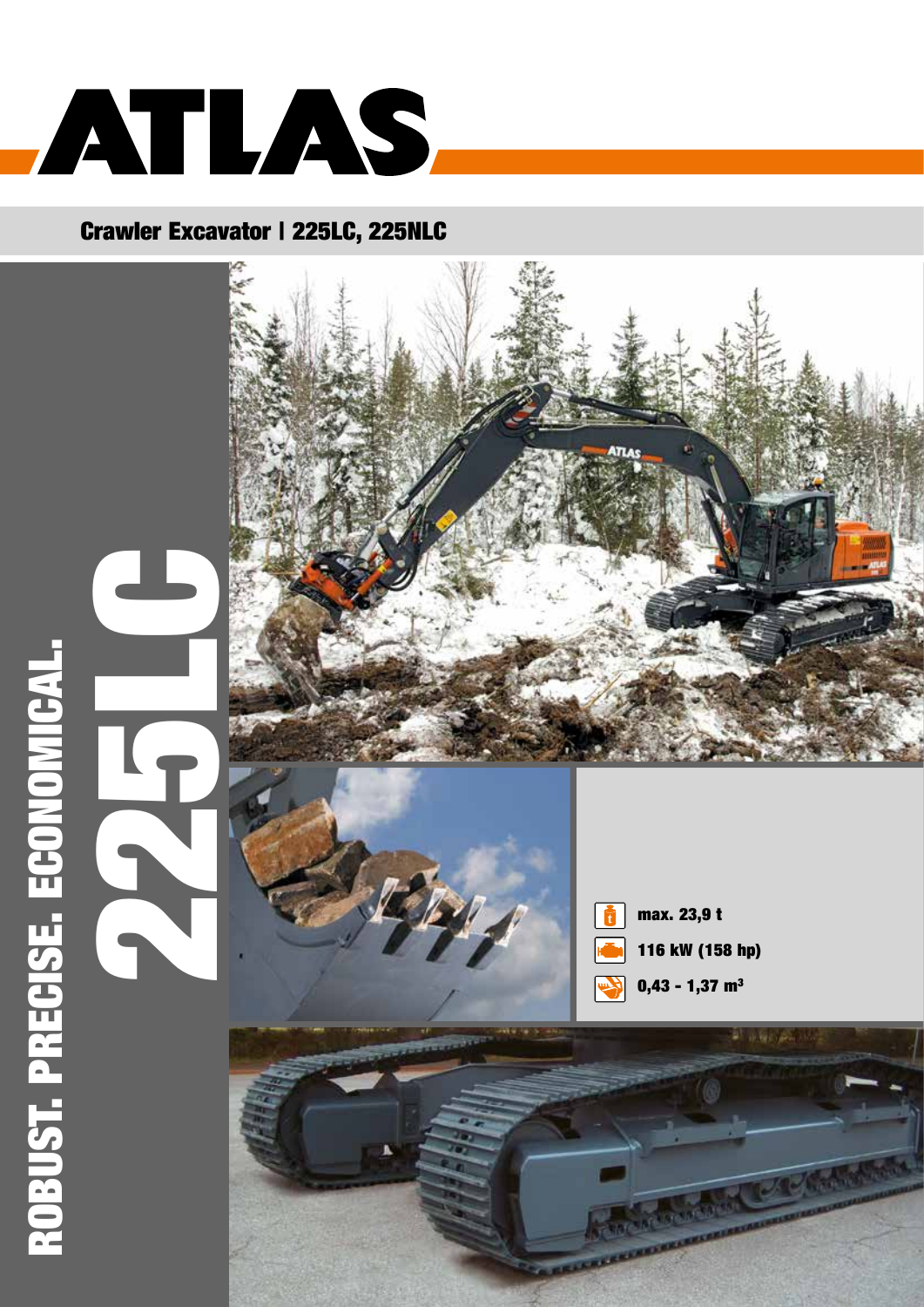

## Technical specifications

## ENGINE

| Power according to ISO 9249116 kW (158 HP) |                             |  |
|--------------------------------------------|-----------------------------|--|
|                                            |                             |  |
| Make/modelCummins / QSB 6.7 (Stage 3B)     |                             |  |
| DesignTurbocharger/LLK                     | Cooling system Water-cooled |  |
|                                            |                             |  |

## HYDRAULIC SYSTEM

- 2 load-limit-controlled high-performance piston pumps Grab function is standard (without rotating)
- Dual-circuit hydraulics system Fuel-efficient flow-on-demand control
- 
- $\bullet$  Sensitive, proportional, independent control
- Primary and secondary protection against overload Max. oil flow. ................................400 l/min
- 
- Load-retaining and fine-lowering valve in lifting circuit Operating models:
- 

### SWING ASSEMBLY

- 
- 
- 

• Swing motor: Axial piston motor with priority valve • Max. swing speed .........................14,5/min • Swing gear: Multistage planetary transmission • Swing torque................63,16 (68,73)\* kNm

- 
- 7 standard consumer loads in one control block Pipe break protection valves for lifting cylinders<br>• Sensitive, proportional, independent control block Up to 2 additional control circuits possible
	-
	-
	- Max. operating pressure. ..... 340 (370) $*$  bar
	-
	- 3 pre-programmed Models (Fine, Eco, Power)

- 
- 
- 

• Swing brake: **Automatic multidisc parking brake** (can also be operated manually)

- 
- 

| <b>TRACTION DRIVE AND BRAKES</b> |                                                                   |                                |
|----------------------------------|-------------------------------------------------------------------|--------------------------------|
| • Steering:                      | 2 control levers / pedals enable separate drive<br>of both chains | • Maximum speed 3,3 / 5,1 km/h |
| • Traction drive:                | 2 automatic drive positions                                       |                                |
| • Brakes:                        | Hydraulic, service-free multidisc brakes                          |                                |
|                                  |                                                                   |                                |

## UNDERCARRIAGE

| <b>Construction:</b>                                | Drives:                     |                                                                              |
|-----------------------------------------------------|-----------------------------|------------------------------------------------------------------------------|
| $\bullet$ X-frame                                   | • Drive quality B60         | • Chain tension via hydraulic oil cylinder and<br>pre-tensioned steel spring |
| • Lifetime lubrication of track and carrier rollers | • Three-section base plates |                                                                              |
| • 4 lashing grommets                                | • Chains lubricated         |                                                                              |
|                                                     | • Sealed bolts              |                                                                              |
|                                                     |                             |                                                                              |
|                                                     |                             |                                                                              |
|                                                     |                             |                                                                              |

## FILL CAPACITIES

|  |  | • Hydraulic System 290 liter |  |
|--|--|------------------------------|--|
|  |  |                              |  |

## DRIVER´S CAB

• Cooling system.

- Meets latest safety standards **CONTROL:** CONTROL:<br>• Extra-wide entrance **CONTROL:** Ergonomically designed joysticks Air conditioneing
- 
- 
- Excellent circumferential visibility
- Preparation for radio installation with mute function and instantation with **MONITORING:** MONITORING: SOUND LEVELS:

- Air-cushioned comfort seat (optional seat heating)
- Arm rests and lumbar support
- Seat adjustable separately from console
- 
- 
- Spacious leg room Clear and concise arrangement of the switches in the control panel

DRIVER'S SEAT: • Automatic system for monitoring, warning

- Air conditioneing eduipped as standard
- Very good air distribution through optimally arranged nozzles

- Operating data screen display ISO 6396 (L<sub>p</sub>A) in driver's cab ....... 72 dB(A)
	- 2000/14 EG (L<sub>w</sub>A) ambience level......101 dB(A)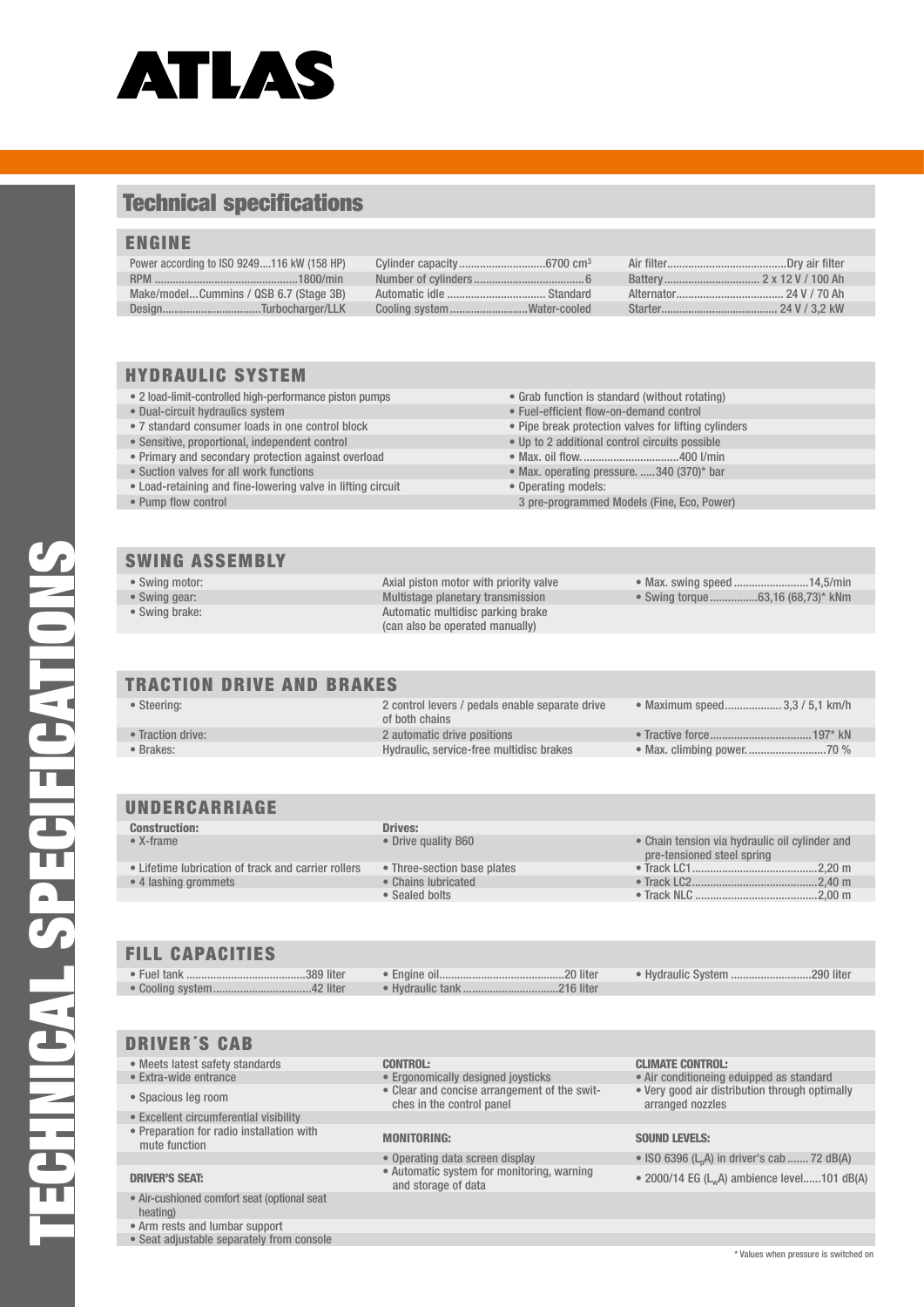## Working equipment

| <b>OPERATING WEIGHTS</b>                                                                              |                       | <b>Crawler Excavator 225LC1</b>                          | <b>Crawler Excavator 225NLC</b>                                     |                                 |  |  |
|-------------------------------------------------------------------------------------------------------|-----------------------|----------------------------------------------------------|---------------------------------------------------------------------|---------------------------------|--|--|
| <b>Monoblock</b>                                                                                      |                       | <b>Monoblock 5,68 m (C21.3M)</b><br>Stick 2,70 m (D21.2) | <b>Monoblock 5,68 m (C21.3M)</b><br>Stick 2,70 m (D21.2)            |                                 |  |  |
| Ground plate width 500 mm                                                                             |                       | $\overline{\phantom{a}}$                                 | 22.3t                                                               |                                 |  |  |
| Ground plate width 600 mm                                                                             |                       | 22.7t                                                    | 22,6t                                                               |                                 |  |  |
| Ground plate width 700 mm                                                                             |                       | 23,0t                                                    | 22.9t                                                               |                                 |  |  |
| Ground plate width 800 mm                                                                             |                       | 23,3t                                                    | 23,2 t                                                              |                                 |  |  |
|                                                                                                       |                       |                                                          |                                                                     |                                 |  |  |
| <b>OPERATING WEIGHTS</b>                                                                              |                       | <b>Crawler Excavator 225LC1</b>                          |                                                                     | <b>Crawler Excavator 225NLC</b> |  |  |
| Adjustable base arm 1.95 m (C21.41) 1,95 m (C21.41) 13,41 m (C21.46) 1,95 m (C21.41) 13,41 m (C21.46) |                       |                                                          | 1,95 m (C21.41)   3,41 m (C21.46) 1,95 m (C21.41)   3,41 m (C21.46) |                                 |  |  |
| Adjustable boom 3.41 m (C21.46)                                                                       | Stick 2,15 m (D21.23) | Stick 2,65 m (D21.33)                                    | Stick 2,15 m (D21.23)                                               | Stick 2,65 m (D21.33)           |  |  |
| Ground plate width 500 mm                                                                             | $\sim$                | $\overline{\phantom{a}}$                                 | 22.6t                                                               | 22.6t                           |  |  |
| Ground plate width 600 mm                                                                             | 23,0t                 | $23,0$ t                                                 | 22,9t                                                               | 22,9t                           |  |  |

Ground plate width 700 mm  $23.3 \text{ t}$   $23.3 \text{ t}$   $23.3 \text{ t}$   $23.2 \text{ t}$   $23.2 \text{ t}$   $23.2 \text{ t}$   $23.3 \text{ t}$ Ground plate width 800 mm 23,6 t 23,6 t 23,6 t 23,4 t 23,4 t 23,4 t

## STANDARD EQUIPMENT

### Engine:

- Emission level  **Cylinder end-position damping Superstructure:**
- 
- 
- Engine speed adjustment via potentiometer
- 
- 
- 
- 
- Load-limit-controlled
- Hydraulic attachment kit for grabbing
- (without rotation)
- 
- 
- Pipe-break protection valves for lifting cylinders
- 

## SPECIAL EQUIPMENT

### Monoblock: Engine: Equipment:

- 
- Monoblock with stick cylinder 6,50 m (C21.5M) Auxiliary heating
- Stick for Monoblock: Cold start assistance
- Stick 2,70 m (D21.2)
- Stick 3,20 m (D21.3) Hydraulics: Cab:

### Adjustable booms: • Grab and grab rotating function

- 
- Base arm 1,95 m (C21.41) Up to two additional circuits Beacon light<br>• Adiustable boom adiusting cylinder 3.41 m (C21.46) Floating function for the boom Radio CD/MP3. front AUX in. USB • Adjustable boom adjusting cylinder 3,41 m (C21.46) • Floating function for the boom
- Adjustable boom adjusting cylinder 3,83 m (C21.461) Hydraulic quick coupler Heated driver's seat

## Sticks for adjustable booms: • Pipe-break protection valve for bending

- Stick 2.15 m (D21.23) Pipe-break protection valves for lifting cylinders
- 

## ATTACHMENTS (SELECTION)

| • 6 cylinders                               | • Accumulator for emergency lowering of the<br>arm system | • Spacious a<br>superstruc  |
|---------------------------------------------|-----------------------------------------------------------|-----------------------------|
| • Engine speed adjustment via potentiometer |                                                           |                             |
| • Automatic idle                            | Cab:                                                      | <b>Equipment:</b>           |
|                                             |                                                           | $\sim$ $\sim$ $\sim$ $\sim$ |

- 
- Engine monitoring Preparation for radio installation with mute function
	- Air-cushioned comfort seat
- Hydraulics: Seat adjustable separately from console Undercarriage:
- double displacement pump Ready for electric cooling box X frame
	- Different options for storage, compartment for of the grated, hydraulic traction drive with brake valve<br>documents
	-
	-
	-

• Shear / sorting grab function with

• Pressure control level • Rear view security camera with 5 inch LCD-colour

### • Spacious and lockable storage space in

Operating weight with driver, completely filled implement and 1,0 t for attachments

superstructure

• Diesel pre-filter • Combined lubricating points for swing bearing • Combined lubricating points for swing bearing and arm equipment

- 
- 
- Hammer hydraulics (max. 200 Liter) Bottle holder Bottle holder Automatic, hydraulic, service-free multi-disc brakes
- Quadrant hydraulics (max. 200 Liter) Heat-insulating glass, tinted windows Chain tensioning can be adjusted via oil cylinder<br>• Pipe-break protection valves for lifting cylinders Operating data screen display Lubr
	-
	- 4 lashing grommets on the undercarriage
- Monoblock with stick cylinder 5,68 m (C21.3M) Refueling pump Automatically controlled and monitored electric
	- central lubrication system<br>• GPS/GSM telemetric system for monitoring of operating data, consumption, position<br>• Xenon working lights
	-

- Shear / sorting grap function with<br>
comfort pressure controller<br>
Grab and grab rotating function<br>
 Flood lights
	-
	-
	-
	-
	- Electric cooling box

### • Stick 2,65 m (D21.33) • Bio oil • Bio oil **Other special equipment:** See price list

| AI IAUNIMENTS (SELEUTIUN) |                    |                    |                    |               |                     |  |
|---------------------------|--------------------|--------------------|--------------------|---------------|---------------------|--|
|                           | <b>Bucket</b>      | <b>Bucket</b>      | <b>Bucket</b>      | <b>Bucket</b> | <b>Bucket</b>       |  |
| <b>Content SAE</b>        | $0.43 \text{ m}^3$ | $0.63 \text{ m}^3$ | $0.94 \text{ m}^3$ | 1.16 $m3$     | 1.37 m <sup>3</sup> |  |
| Cutting width             | 600 mm             | 800 mm             | $1100$ mm          | 1300 mm       | 1500 mm             |  |
| Weight                    | 470 kg             | 640 kg             | 820 kg             | 880 kg        | 915 kg              |  |
|                           |                    |                    |                    |               |                     |  |

stability acc. to ISO 10567, bulk weight 1.8 t/m3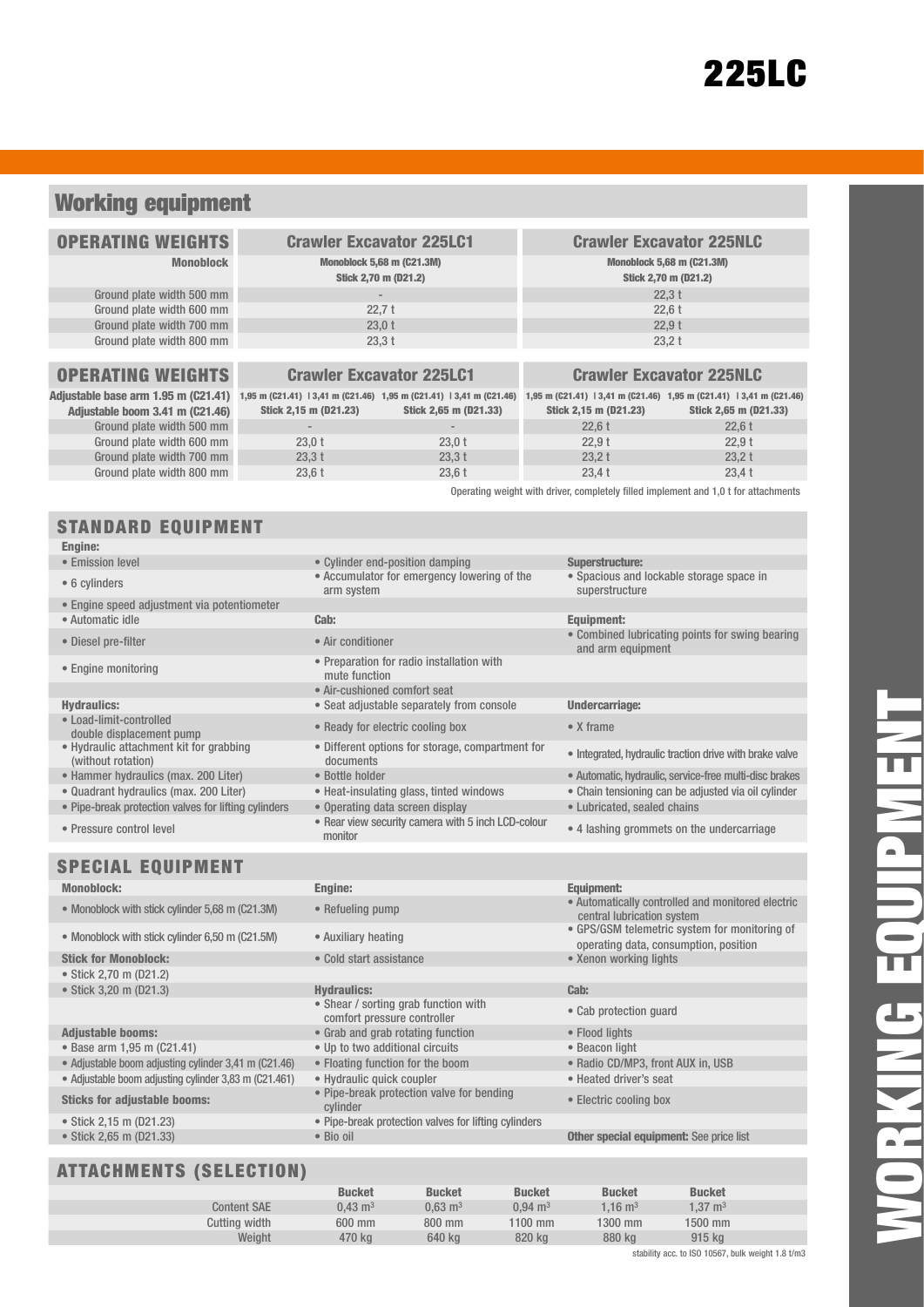

Working ranges Monoblock 5,68 m (C 21.3M)



| <b>STICK LENGTHS</b>      | $2,70$ m (D21.2)   | $(3,20 \text{ m} (D21.3))$ |
|---------------------------|--------------------|----------------------------|
| Max. cut-in height        | $9,40 \; m$        | $9,64 \, m$                |
| Max. pouring height<br>B  | $6,69 \; m$        | 6,93 m                     |
| Max. trench depth         | $6,34 \, m$        | $6,84 \, m$                |
| Max. reach                | $9,83 \, \text{m}$ | $10,32 \; \text{m}$        |
| Max. bucket digging force | $132*$ kN          | 132* kN                    |
| Max. stick digging force  | $92*$ kN           | 82* kN                     |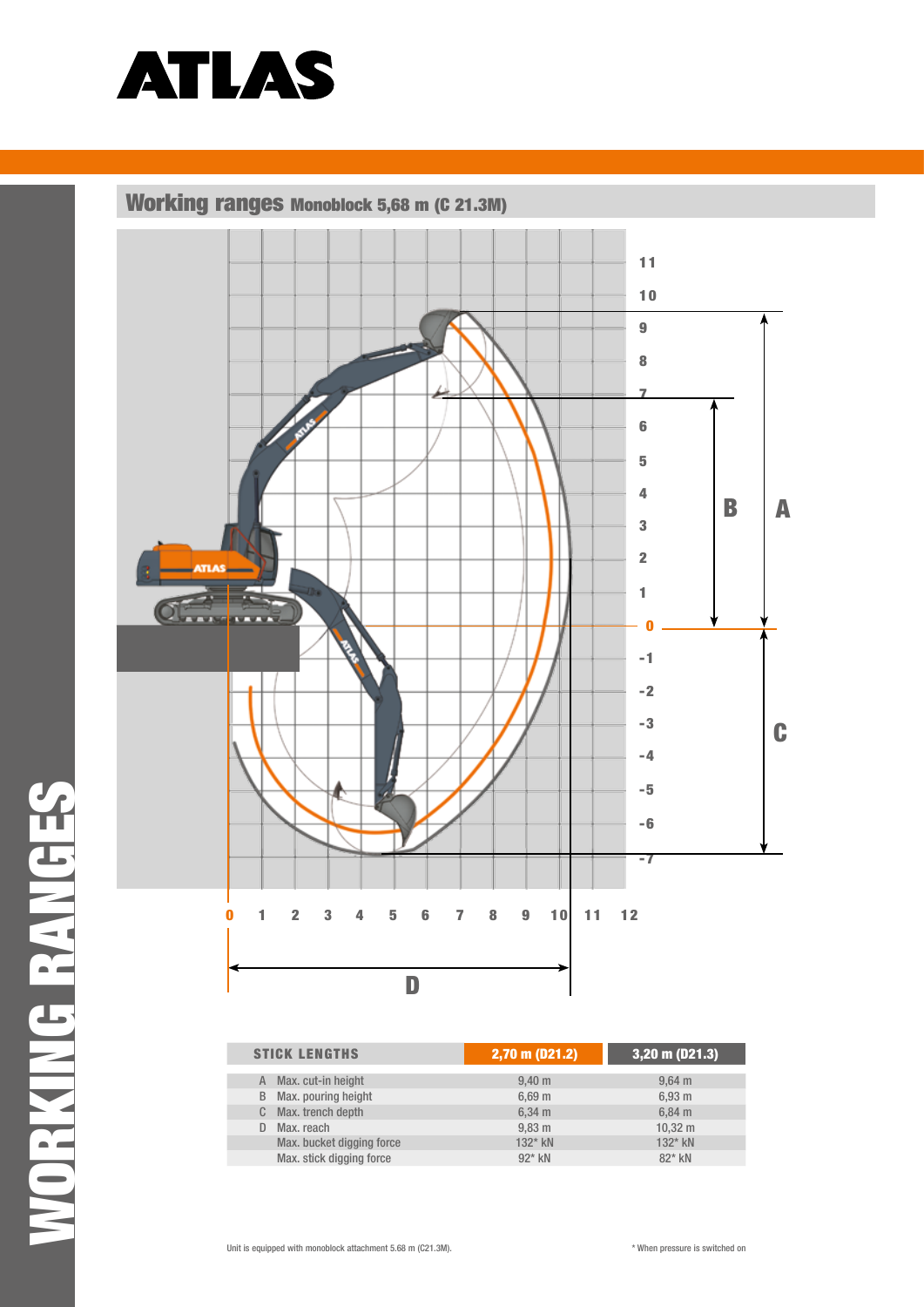# 225LC

 $\mathcal{L}$ 

| <b>Lifting capacities Monoblock 5,68 m (C21.3M)</b> |              |                             |              |                                                                        |              |                  |              |                |              |                  |
|-----------------------------------------------------|--------------|-----------------------------|--------------|------------------------------------------------------------------------|--------------|------------------|--------------|----------------|--------------|------------------|
| <b>225LC</b>                                        |              | Lifting capacity at 360 bar |              |                                                                        |              |                  |              |                |              |                  |
|                                                     |              |                             |              |                                                                        |              |                  |              |                |              |                  |
|                                                     |              | 3,0 <sub>m</sub>            |              | $4,5$ m                                                                |              | 6,0 <sub>m</sub> |              | $7,5$ m        |              | 9,0 <sub>m</sub> |
|                                                     | h e          | ij -                        | ┠╻┚          |                                                                        | ┠╻┛          |                  | <u>ել Լ</u>  |                | ╘┓╝          |                  |
| <b>HEIGHT</b>                                       | <b>FRONT</b> | <b>LATERAL</b>              | <b>FRONT</b> | <b>LATERAL</b>                                                         | <b>FRONT</b> | <b>LATERAL</b>   | <b>FRONT</b> | <b>LATERAL</b> | <b>FRONT</b> | <b>LATERAL</b>   |
|                                                     |              |                             |              | Monoblock 5,68 m (C21.3M) with stick 2.70 m (D21.2) Max. reach 9.83 m  |              |                  |              |                |              |                  |
| $+9,0 m$                                            |              |                             |              |                                                                        |              |                  |              |                |              |                  |
| $+7,5$ m                                            |              |                             |              |                                                                        | 4861*        | 4861*            |              |                |              |                  |
| $+6,0 m$                                            |              |                             |              |                                                                        | 6464*        | 5172             |              |                |              |                  |
| $+4,5$ m                                            |              |                             | 8491*        | 7682                                                                   | 7092*        | 4984             | 5795         | 3532           |              |                  |
| $+3,0 m$                                            |              |                             | 10665*       | 7023                                                                   | 7978         | 4705             | 5662         | 3413           |              |                  |
| $+1,5$ m                                            |              |                             | 12050        | 6468                                                                   | 7664         | 4434             | 5514         | 3280           |              |                  |
| $+0m$                                               |              |                             | 11725        | 6209                                                                   | 7452         | 4252             | 5404         | 3182           |              |                  |
| $-1,5$ m                                            | 9804*        | 9804*                       | 11728        | 6212                                                                   | 7399         | 4206             | 5406         | 3184           |              |                  |
| $-3,0 m$                                            | 15161*       | 12074*                      | 11118*       | 6347                                                                   | 7502         | 4295             |              |                |              |                  |
| $-4,5$ m                                            |              |                             | 8120*        | 6644                                                                   |              |                  |              |                |              |                  |
|                                                     |              |                             |              | Monoblock 5,68 m (C21.3M) with stick 3.20 m (D21.3) Max. reach 10.32 m |              |                  |              |                |              |                  |
| $+9,0 m$                                            |              |                             |              |                                                                        |              |                  |              |                |              |                  |
| $+7,5$ m                                            |              |                             |              |                                                                        |              |                  |              |                |              |                  |
| $+6,0 m$                                            |              |                             |              |                                                                        |              |                  | 4268*        | 3642           |              |                  |
| $+4,5$ m                                            |              |                             |              |                                                                        | 6555*        | 5057             | 5608*        | 3568           |              |                  |
| $+3,0 m$                                            |              |                             | 9775*        | 7159                                                                   | 7539*        | 4745             | 5684         | 3422           |              |                  |
| $+1,5$ m                                            |              |                             | 11732*       | 6498                                                                   | 7673         | 4428             | 5504         | 3261           |              |                  |
| $+0m$                                               |              |                             | 11646        | 6126                                                                   | 7405         | 4197             | 5361         | 3132           |              |                  |
| $-1,5m$                                             |              |                             | 11534        | 6036                                                                   | 7286         | 4095             | 5309         | 3086           |              |                  |
| $-3,0 m$                                            | 14330*       | 11649                       | 11580*       | 6136                                                                   | 7347         | 4147             |              |                |              |                  |
| $-4,5$ m                                            | 12736*       | 12104                       | 9285*        | 6389                                                                   | 6540*        | 4366             |              |                |              |                  |

## **225NLC** Lifting capacity at 370 bar

 $\sim$ 

|               |              | 3,0 <sub>m</sub>                                                       |              | $4,5$ m        |              | 6,0 m          |              | 7,5m           |              | 9,0 <sub>m</sub> |
|---------------|--------------|------------------------------------------------------------------------|--------------|----------------|--------------|----------------|--------------|----------------|--------------|------------------|
|               | ┠╻┚          | $\blacksquare$                                                         | ┠╻┛          | r –            | hч           | s –            | Ь,           | an di se       | Ь,           |                  |
| <b>HEIGHT</b> | <b>FRONT</b> | LATERAL                                                                | <b>FRONT</b> | <b>LATERAL</b> | <b>FRONT</b> | <b>LATERAL</b> | <b>FRONT</b> | <b>LATERAL</b> | <b>FRONT</b> | LATERAL          |
|               |              | Monoblock 5,68 m (C21.3M) with stick 2.70 m (D21.2) Max. reach 9.83 m  |              |                |              |                |              |                |              |                  |
| $+9,0 m$      |              |                                                                        |              |                |              |                |              |                |              |                  |
| $+7,5$ m      |              |                                                                        |              |                | 4861*        | 4324           |              |                |              |                  |
| $+6,0 m$      |              |                                                                        |              |                | 6464*        | 4324           |              |                |              |                  |
| $+4,5$ m      |              |                                                                        | 8491*        | 6327           | 7092*        | 4143           | 5770         | 2930           |              |                  |
| $+3,0$ m      |              |                                                                        | 10665*       | 4206           | 7944         | 3876           | 5637         | 2815           |              |                  |
| $+1,5$ m      |              |                                                                        | 11996        | 5183           | 7630         | 3616           | 5489         | 2687           |              |                  |
| $+0m$         |              |                                                                        | 11672        | 4939           | 7418         | 3441           | 5379         | 2591           |              |                  |
| $-1,5m$       | 9804*        | 9028                                                                   | 11675        | 4941           | 7365         | 3397           | 5381         | 2593           |              |                  |
| $-3,0 m$      | 15161*       | 9264                                                                   | $1118*$      | 5069           | 7468         | 3482           |              |                |              |                  |
| $-4,5$ m      |              |                                                                        | 8120*        | 5349           |              |                |              |                |              |                  |
|               |              | Monoblock 5,68 m (C21.3M) with stick 3.20 m (D21.3) Max. reach 10.32 m |              |                |              |                |              |                |              |                  |
| $+9,0 m$      |              |                                                                        |              |                |              |                |              |                |              |                  |
| $+7,5$ m      |              |                                                                        |              |                |              |                |              |                |              |                  |
| $+6,0 m$      |              |                                                                        |              |                |              |                | 4168*        | 3034           |              |                  |
| $+4,5$ m      |              |                                                                        |              |                | 6555*        | 4209           | 5608*        | 2963           |              |                  |
| $+3,0$ m      |              |                                                                        | 9775*        | 5829           | 7539*        | 3910           | 5659         | 2820           |              |                  |
| $+1,5$ m      |              |                                                                        | 11732*       | 5205           | 7639         | 3606           | 5479         | 2664           |              |                  |
| $+0m$         |              |                                                                        | 11593        | 4854           | 7371         | 3384           | 5336         | 2540           |              |                  |
| $-1,5$ m      |              |                                                                        | 11480        | 4770           | 7252         | 3286           | 5284         | 2495           |              |                  |
| $-3,0 m$      | 14330*       | 8871                                                                   | 11580*       | 4864           | 7313         | 3337           |              |                |              |                  |
| $-4,5m$       | 12736*       | 9281                                                                   | 9285*        | 5102           | 6540*        | 3546           |              |                |              |                  |

The specified max. loading capacities in kilogram include a stability of 33% or are calculated at 87% of the hydraulic lifting power, as per ISO10567.

These values are applicable at the tip of the arm with optimum positioning of the corresponding arm system and with the pressure switched on. \* Value limited due to hydraulics.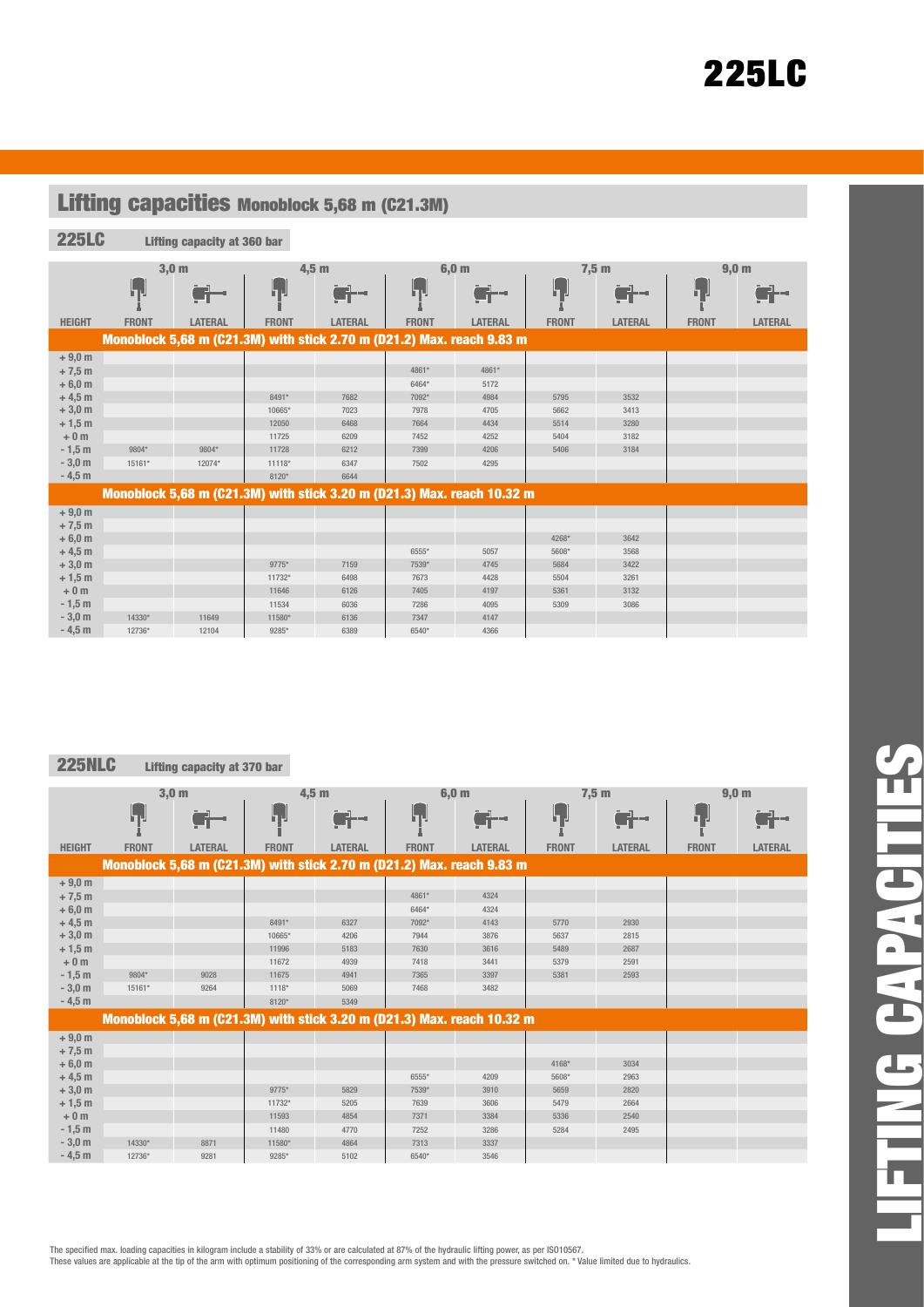

Working ranges adjustable Boom 1,95 m (C 21.41) and 3,41 m (C21.46)



| <b>STICK LENGTHS</b>      | 2,15 m (D21.23)      | $ 2,65 \text{ m} (D21.33) $ |
|---------------------------|----------------------|-----------------------------|
|                           |                      |                             |
| Max. cut-in height<br>A   | $9,75 \; \mathrm{m}$ | 10.16 m                     |
| Max. pouring height<br>B  | $7,05 \; \text{m}$   | 7,46 m                      |
| Max. trench depth<br>C.   | $5,43 \; m$          | 5,93 m                      |
| Max. reach<br>D           | 8.90 <sub>m</sub>    | 9.29 m                      |
| Max. bucket digging force | 133 (145)* kN        | 133 (145)* kN               |
| Max. stick digging force  | 103 (113)* kN        | 90 (98)* kN                 |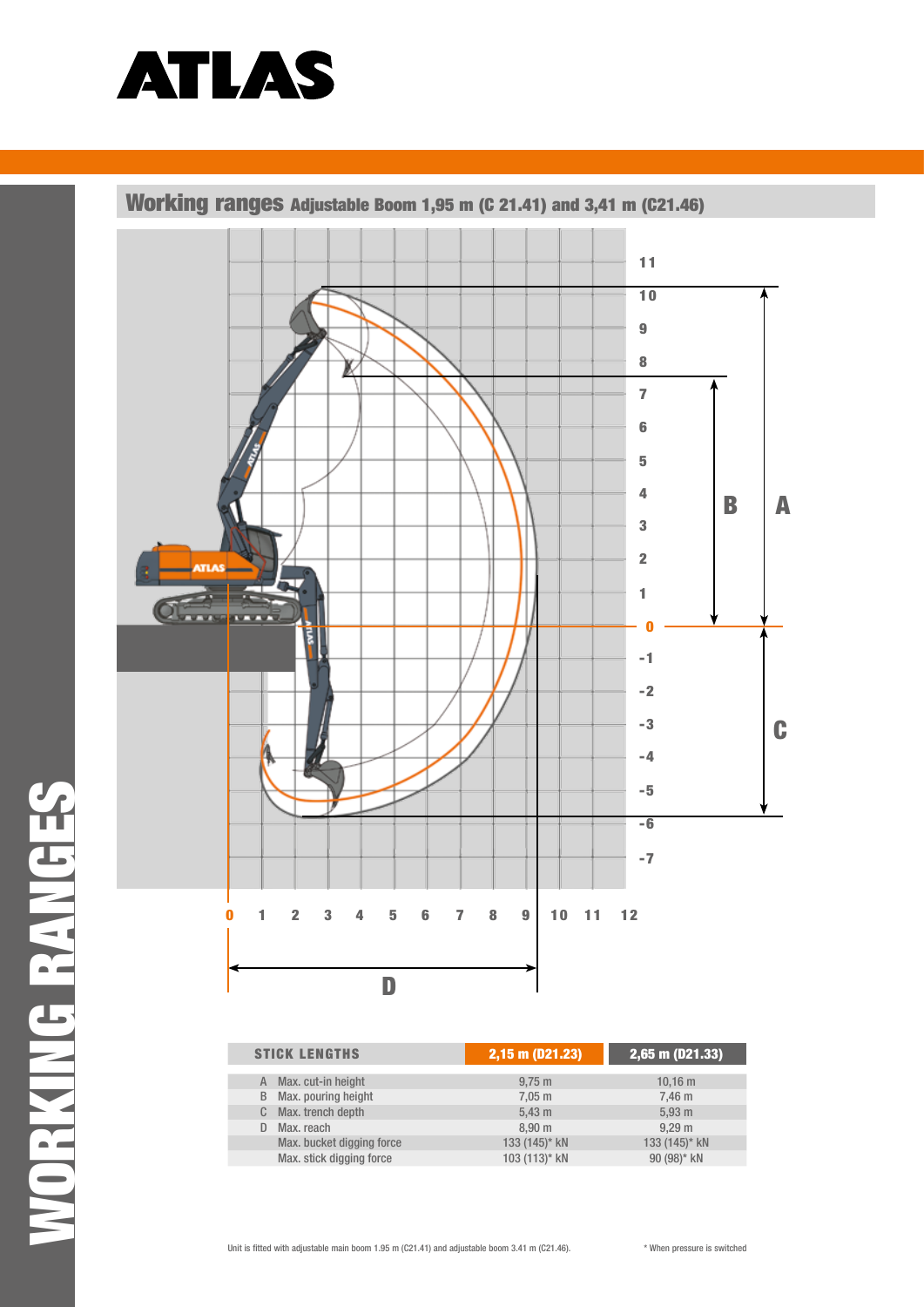| Lifting capacities Adjustable Boom 1,95 m (C 21.41) und 3,41 m (C21.46)                                                                              |                                                                              |                                                                       |                                                                                            |                                                                                     |                                                                               |                                                                      |                         |                                                                                                  |              |                  |
|------------------------------------------------------------------------------------------------------------------------------------------------------|------------------------------------------------------------------------------|-----------------------------------------------------------------------|--------------------------------------------------------------------------------------------|-------------------------------------------------------------------------------------|-------------------------------------------------------------------------------|----------------------------------------------------------------------|-------------------------|--------------------------------------------------------------------------------------------------|--------------|------------------|
| <b>225LC</b>                                                                                                                                         |                                                                              | Lifting capacity at 360 bar                                           |                                                                                            |                                                                                     |                                                                               |                                                                      |                         |                                                                                                  |              |                  |
|                                                                                                                                                      |                                                                              | 3.0 <sub>m</sub>                                                      |                                                                                            | 4.5 <sub>m</sub>                                                                    |                                                                               | 6.0 <sub>m</sub>                                                     |                         | 7.5 <sub>m</sub>                                                                                 |              | 9.0 <sub>m</sub> |
|                                                                                                                                                      | ┠╻┚                                                                          |                                                                       | h۳                                                                                         | H--                                                                                 | hч                                                                            |                                                                      | ПJ.                     |                                                                                                  | <u>ել լ</u>  |                  |
| <b>HEIGHT</b>                                                                                                                                        | <b>FRONT</b>                                                                 | <b>LATERAL</b>                                                        | <b>FRONT</b>                                                                               | LATERAL                                                                             | <b>FRONT</b>                                                                  | LATERAL                                                              | <b>FRONT</b>            | LATERAL                                                                                          | <b>FRONT</b> | <b>LATERAL</b>   |
|                                                                                                                                                      |                                                                              |                                                                       |                                                                                            |                                                                                     |                                                                               |                                                                      |                         | Adjustable boom 1.95 m (C21.41) and 3.41 m (C21.46) with stick 2.15 m (D21.23) Max. reach 8.90 m |              |                  |
| $+8,0 m$<br>$+7.0 m$<br>$+6,0 m$<br>$+5,0 m$<br>$+4,0$ m<br>$+3,0 m$<br>$+2,0 m$<br>$+1,0 m$<br>$+0m$<br>$-1.0 m$<br>$-2.0m$<br>$-3.0 m$<br>$-4.0 m$ | 8165*<br>9968*<br>10094*<br>12354*<br>13945*<br>15925*<br>16889*<br>$17111*$ | 8165*<br>9968*<br>10094*<br>12324<br>12365<br>12458<br>12424<br>12247 | 6257*<br>6161*<br>6638*<br>7526*<br>8631*<br>9628*<br>10220*<br>10358*<br>10437*<br>10692* | 6257*<br>$6161*$<br>6638*<br>7090*<br>6996*<br>6944<br>6945<br>7031<br>6852<br>6595 | 5724*<br>5966*<br>6246*<br>6661*<br>7081*<br>7390*<br>7498*<br>7617*<br>7103* | 4731<br>4818<br>4830<br>4820<br>4761<br>4658<br>4529<br>4400<br>4336 | 4698*<br>4118*          | 3260<br>3224                                                                                     |              |                  |
|                                                                                                                                                      |                                                                              |                                                                       |                                                                                            |                                                                                     |                                                                               |                                                                      |                         | Adjustable boom 1.95 m (C21.41) and 3.41 m (C21.46) with stick 2.65 m (D21.33) Max. reach 9.29 m |              |                  |
| $+8,0 m$<br>$+7,0 m$<br>$+6,0 m$<br>$+5,0 m$                                                                                                         |                                                                              |                                                                       | 5488*<br>$5450*$<br>5474*<br>5971*                                                         | 5488*<br>$5450*$<br>5474*<br>5971*                                                  | 5402*<br>5507*                                                                | 4885<br>4877                                                         | 5100*                   | 3807                                                                                             |              |                  |
| $+4.0 m$                                                                                                                                             | 9259*                                                                        | 9259*<br>$10131*$                                                     | 6865*                                                                                      | 6865*<br>7013                                                                       | 5849*<br>6319*                                                                | 4842<br>4803                                                         | 5494*<br>$5724*$        | 3832<br>3819                                                                                     |              |                  |
| $+3,0 m$<br>$+2.0 m$<br>$+1.0 m$<br>$+0m$                                                                                                            | 10131*<br>12414*<br>13537*<br>15198*                                         | 12298<br>12273<br>12348                                               | 8010*<br>$9133*$<br>9936*<br>10288*                                                        | 6939<br>6915<br>6948                                                                | 6809*<br>7212*<br>7436*                                                       | 4787<br>4788<br>4645                                                 | 5988*<br>6203*<br>6294* | 3773<br>3703<br>3618                                                                             |              |                  |
| $-1.0 m$<br>$-2.0m$<br>$-3.0 m$<br>$-4.0m$                                                                                                           | 16615*<br>16912*<br>17426*<br>15599*                                         | 12522<br>12288<br>12206<br>11996                                      | 10349*<br>10472*<br>10629*<br>8255*                                                        | 6918<br>6736<br>6512<br>6482                                                        | 7492*<br>7581*<br>6365*                                                       | 4490<br>4367<br>4332                                                 | 6299*<br>4456*          | 3539<br>3512                                                                                     |              |                  |

## **225NLC** Lifting capacity at 360 bar

|               | 3,0 <sub>m</sub> |                                                                                                  | $4,5$ m      |                | 6,0 m        |                | $7,5$ m      |                | 9,0 <sub>m</sub> |                |
|---------------|------------------|--------------------------------------------------------------------------------------------------|--------------|----------------|--------------|----------------|--------------|----------------|------------------|----------------|
|               | hγ               | $\blacksquare$                                                                                   | h.           | ir) -          | ١.           | iji -          | h,           | iri -          | Ы.               |                |
| <b>HEIGHT</b> | <b>FRONT</b>     | <b>LATERAL</b>                                                                                   | <b>FRONT</b> | <b>LATERAL</b> | <b>FRONT</b> | <b>LATERAL</b> | <b>FRONT</b> | <b>LATERAL</b> | <b>FRONT</b>     | <b>LATERAL</b> |
|               |                  | Adjustable boom 1.95 m (C21.41) and 3.41 m (C21.46) with stick 2.15 m (D21.23) Max. reach 8.90 m |              |                |              |                |              |                |                  |                |
| $+8.0 m$      |                  |                                                                                                  |              |                |              |                |              |                |                  |                |
| $+7,0 m$      |                  |                                                                                                  | 6257*        | 6257*          |              |                |              |                |                  |                |
| $+6,0 m$      |                  |                                                                                                  | 6161*        | 6161*          | 5724*        | 4316           |              |                |                  |                |
| $+5,0 m$      | 8165*            | 8165*                                                                                            | 6638*        | 6603           | 5966*        | 4403           |              |                |                  |                |
| $+4.0 m$      | 9968*            | 9968*                                                                                            | 7526*        | 6508*          | 6246*        | 4431           |              |                |                  |                |
| $+3,0$ m      | 10094*           | 10094*                                                                                           | 8631*        | 6419           | 6661*        | 4414           |              |                |                  |                |
| $+2,0 m$      | 12354*           | 11109                                                                                            | 9628*        | 6368           | 7081*        | 4351           | 4698*        | 2964           |                  |                |
| $+1,0$ m      | 13945*           | 11135*                                                                                           | 10220*       | 6378           | 7390*        | 4247           | $4118*$      | 2928           |                  |                |
| $+0m$         | 15925*           | 11237                                                                                            | 10358*       | 6373           | 7498*        | 4119           |              |                |                  |                |
| $-1,0$ m      | 16889*           | 11003                                                                                            | 10437*       | 6199           | 7617*        | 3992           |              |                |                  |                |
| $-2,0$ m      | 17111*           | 10835                                                                                            | 10692*       | 5949           | 7103*        | 3929           |              |                |                  |                |
| $-3.0 m$      | 17259*           | 10670                                                                                            | 9882*        | 5843           |              |                |              |                |                  |                |
| $-4.0 m$      |                  |                                                                                                  |              |                |              |                |              |                |                  |                |
|               |                  | Adjustable boom 1.95 m (C21.41) and 3.41 m (C21.46) with stick 2.65 m (D21.33) Max. reach 9.29 m |              |                |              |                |              |                |                  |                |
| $+8,0 m$      |                  |                                                                                                  | 5488*        | 5488*          |              |                |              |                |                  |                |
| $+7,0 m$      |                  |                                                                                                  | 5450*        | 5450*          |              |                |              |                |                  |                |
| $+6,0 m$      |                  |                                                                                                  | 5474*        | 5474*          | 5402*        | 4479           |              |                |                  |                |
| $+5.0 m$      |                  |                                                                                                  | 5971*        | 5971*          | 5507*        | 4495           |              |                |                  |                |
| $+4.0 m$      | 9259*            | 9259*                                                                                            | 6865*        | 6549           | 5849*        | 4466           | 4610*        | 3089           |                  |                |
| $+3.0 m$      | 10131*           | 10131*                                                                                           | 8010*        | 6436           | 6319*        | 4434           | 5520*        | 3086           |                  |                |
| $+2.0 m$      | 12414*           | 11089                                                                                            | 9133*        | 6359           | 6809*        | 4427           | 5686*        | 3054           |                  |                |
| $+1,0$ m      | 13537*           | 11071                                                                                            | 9936*        | 6337           | 7212*        | 4378           | 5760         | 3001           |                  |                |
| $+0m$         | 15198*           | 11140*                                                                                           | 10288*       | 6387*          | 7436*        | 4235           | 5695         | 2939           |                  |                |
| $-1.0 m$      | 16615*           | 11111                                                                                            | $10349*$     | 6263           | 7492*        | 4083           | $3572*$      | 2905           |                  |                |
| $-2.0 m$      | 16912*           | 10872                                                                                            | 10472*       | 6086           | 7581*        | 3959           |              |                |                  |                |
| $-3.0 m$      | 17426*           | 10794                                                                                            | 10629*       | 5868           | 6365*        | 3925           |              |                |                  |                |
| $-4.0 m$      | 15599*           | 10595                                                                                            | 8255*        | 5839           |              |                |              |                |                  |                |

LIFTING CAPACITIES**LIFTING CAPACITI** 

 $\mathbf{r}$ 

The specified max. loading capacities in kilogrammes include a stability of 33% or are calculated at 87% of the hydraulic lifting power, as per ISO10567.

These values are applicable at the tip of the arm with optimum positioning of the corresponding arm system and when the pressure is switched on. \*Value limited due to hydraulics.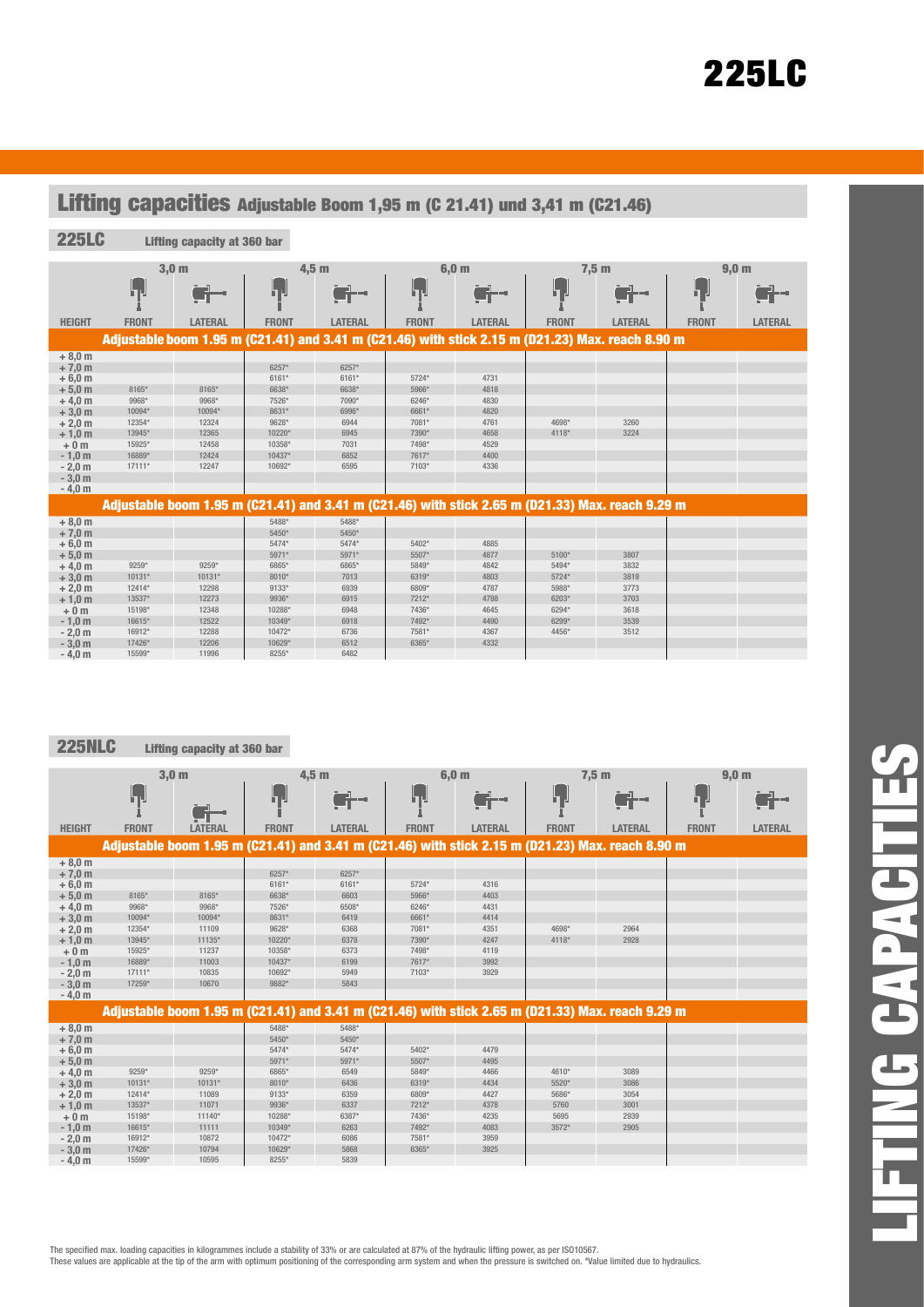| Lifting capacities Adjustable Boom 1,95 m (C 21.41) und 3,83 m (C21.461)                                                                             |                                                                                               |                                                                                         |                                                                                                               |                                                                                                     |                                                                                        |                                                                              |                                        |                                      |              |                  |
|------------------------------------------------------------------------------------------------------------------------------------------------------|-----------------------------------------------------------------------------------------------|-----------------------------------------------------------------------------------------|---------------------------------------------------------------------------------------------------------------|-----------------------------------------------------------------------------------------------------|----------------------------------------------------------------------------------------|------------------------------------------------------------------------------|----------------------------------------|--------------------------------------|--------------|------------------|
| <b>225LC</b><br>Lifting capacity at 360 bar                                                                                                          |                                                                                               |                                                                                         |                                                                                                               |                                                                                                     |                                                                                        |                                                                              |                                        |                                      |              |                  |
|                                                                                                                                                      |                                                                                               | 3.0 <sub>m</sub>                                                                        | 4.5 <sub>m</sub>                                                                                              |                                                                                                     |                                                                                        | 6.0 <sub>m</sub>                                                             |                                        | 7,5m                                 |              | 9.0 <sub>m</sub> |
|                                                                                                                                                      | ijВ,                                                                                          |                                                                                         | لرزا                                                                                                          |                                                                                                     | he                                                                                     |                                                                              | ┠┑╏                                    |                                      | Ь.           |                  |
| <b>HEIGHT</b>                                                                                                                                        | <b>FRONT</b>                                                                                  | <b>LATERAL</b>                                                                          | <b>FRONT</b>                                                                                                  | <b>LATERAL</b>                                                                                      | <b>FRONT</b>                                                                           | <b>LATERAL</b>                                                               | <b>FRONT</b>                           | <b>LATERAL</b>                       | <b>FRONT</b> | <b>LATERAL</b>   |
|                                                                                                                                                      |                                                                                               |                                                                                         |                                                                                                               | Adjustable boom 1.95 m (C21.41) and 3.83 m (C21.461) with stick 2.15 m (D21.23) Max. reach 9.36 m   |                                                                                        |                                                                              |                                        |                                      |              |                  |
| $+8,0 m$<br>$+7,0 m$<br>$+6.0 m$<br>$+5,0 m$<br>$+4,0 m$<br>$+3,0 m$<br>$+2.0 m$<br>$+1,0 m$<br>$+0m$<br>$-1.0 m$<br>$-2.0m$<br>$-3,0 m$<br>$-4.0 m$ | 8906*<br>7568*<br>7691*<br>10275*<br>12354*<br>14677*<br>16533*<br>16901*<br>17457*<br>15220* | 8906*<br>7568*<br>7691*<br>10275*<br>11861<br>11965<br>11914<br>11783<br>11811<br>11669 | 6432*<br>5859*<br>6041*<br>6681*<br>7675*<br>8811*<br>9725*<br>10149*<br>10209*<br>10286*<br>10434*<br>10554* | 6432*<br>5859*<br>$6041*$<br>6681*<br>6804<br>6698<br>6645<br>6649<br>6713*<br>6608<br>6484<br>6282 | 5581*<br>5742*<br>6107*<br>6557*<br>6980*<br>7275*<br>7374*<br>7438*<br>7526*<br>6094* | 4678<br>4678<br>4643<br>4613<br>4607<br>4592<br>4451<br>4303<br>4189<br>4165 | 5438*<br>5543*<br>5628<br>5625<br>5564 | 3217<br>3217<br>3186<br>3138<br>3080 |              |                  |
|                                                                                                                                                      |                                                                                               |                                                                                         |                                                                                                               | Adjustable boom 1.95 m (C21.41) and 3.83 m (C21.461) with stick 2.65 m (D21.33) Max. reach 9.84 m   |                                                                                        |                                                                              |                                        |                                      |              |                  |
| $+8,0 m$<br>$+7,0 m$<br>$+6.0 m$<br>$+5,0 m$                                                                                                         |                                                                                               |                                                                                         | 5474*<br>5201*<br>5426*<br>6060*                                                                              | 5474*<br>5201*<br>$5426*$<br>6060*                                                                  | 5186*<br>$5122*$<br>5348*                                                              | 4722<br>4741<br>4704                                                         | 5045*                                  | 3308                                 |              |                  |
| $+4.0 m$<br>$+3,0 m$<br>$+2,0 m$<br>$+1,0 m$                                                                                                         | 8021*<br>8174*<br>10638*<br>11944*                                                            | 8021*<br>8174*<br>10638*<br>11780                                                       | 7043*<br>8212*<br>9266*<br>9929*                                                                              | 6853<br>6718<br>6642<br>6611                                                                        | 5752*<br>6246*<br>6732*<br>$7113*$                                                     | 4656<br>4607<br>4579<br>4588                                                 | $5131*$<br>5316*<br>5520*<br>5603*     | 3332<br>3322<br>3285*<br>3226        |              |                  |
| $+0m$<br>$-1,0$ m<br>$-2.0m$<br>$-3,0 m$<br>$-4.0m$                                                                                                  | 13833*<br>15820*<br>16707*<br>17000*<br>17017*                                                | 11861<br>12001<br>11804<br>11738<br>11659                                               | 10140*<br>10195*<br>10306*<br>10623*<br>9753*                                                                 | 6648<br>6657<br>6530<br>6361<br>6244                                                                | 7315*<br>7362*<br>7491*<br>7238*                                                       | 4589<br>4419<br>4254<br>4166                                                 | 5628<br>5557<br>4822*                  | 3152<br>3082<br>3053                 |              |                  |

## **225NLC** Lifting capacity at 360 bar

|               | 3,0 <sub>m</sub> |                                                                                                   | $4,5$ m      |                | 6,0 m        |                | 7,5m         |                | 9,0 <sub>m</sub> |                |
|---------------|------------------|---------------------------------------------------------------------------------------------------|--------------|----------------|--------------|----------------|--------------|----------------|------------------|----------------|
|               | 'nн              | SH-1                                                                                              | 'nЧ          |                | h v          |                | <u>ון דו</u> | r) –           | h J              |                |
| <b>HEIGHT</b> | <b>FRONT</b>     | LATERAL                                                                                           | <b>FRONT</b> | <b>LATERAL</b> | <b>FRONT</b> | <b>LATERAL</b> | <b>FRONT</b> | <b>LATERAL</b> | <b>FRONT</b>     | <b>LATERAL</b> |
|               |                  | Adjustable boom 1.95 m (C21.41) and 3.83 m (C21.461) with stick 2.15 m (D21.23) Max. reach 9.36 m |              |                |              |                |              |                |                  |                |
| $+8,0 m$      |                  |                                                                                                   | 6432*        | 6429           |              |                |              |                |                  |                |
| $+7,0 m$      |                  |                                                                                                   | 5859*        | 5859*          |              |                |              |                |                  |                |
| $+6,0 m$      |                  |                                                                                                   | 6041*        | 6041*          | 5581*        | 4264           |              |                |                  |                |
| $+5,0 m$      | 8906*            | 8906*                                                                                             | 6681*        | 6354           | 5742*        | 4301           |              |                |                  |                |
| $+4,0 m$      | 7568*            | 7568*                                                                                             | 7675*        | 6225           | 6107*        | 4271           | 5438*        | 5438*          |                  |                |
| $+3,0 m$      | 7691*            | 7691*                                                                                             | 8811*        | 6131           | 6557*        | 4247           | 5543*        | 5543*          |                  |                |
| $+2,0 m$      | 10275*           | 10275*                                                                                            | 9725*        | 6085           | 6980*        | 4254*          | 5612         | 5612           |                  |                |
| $+1,0$ m      | 12354*           | 10657                                                                                             | 10149*       | 6081           | 7275*        | 4183           | 5600         | 5600           |                  |                |
| $+0m$         | 14677*           | 10761                                                                                             | 10209*       | 6116           | 7374*        | 4041           | 5539         | 5539           |                  |                |
| $-1,0$ m      | 16533*           | 10517                                                                                             | 10286*       | 5962           | 7438*        | 3896           |              |                |                  |                |
| $-2,0$ m      | 16901*           | 10392                                                                                             | 10434*       | 5841           | 7526*        | 3785           |              |                |                  |                |
| $-3,0 m$      | 17457*           | 10420                                                                                             | 10554*       | 5645           | 6094*        | 3761           |              |                |                  |                |
| $-4,0$ m      | 15220*           | 10284                                                                                             |              |                |              |                |              |                |                  |                |
|               |                  | Adjustable boom 1.95 m (C21.41) and 3.83 m (C21.461) with stick 2.65 m (D21.33) Max. reach 9.84 m |              |                |              |                |              |                |                  |                |
| $+8,0 m$      |                  |                                                                                                   | 5474*        | 5474*          |              |                |              |                |                  |                |
| $+7,0 m$      |                  |                                                                                                   | 5201*        | 5201*          | 5186*        | 4307           |              |                |                  |                |
| $+6,0 m$      |                  |                                                                                                   | 5426*        | 5426*          | $5122*$      | 4355           |              |                |                  |                |
| $+5,0 m$      |                  |                                                                                                   | 6060*        | 6060*          | 5348*        | 4327           | $5045*$      | 3010           |                  |                |
| $+4,0$ m      | 8021*            | 8021*                                                                                             | 7043*        | 6278           | 5752*        | 4281           | $5131*$      | 3034           |                  |                |
| $+3,0 m$      | 8174*            | 8174*                                                                                             | 8212*        | 6156           | 6246*        | 4240           | 5316*        | 3025           |                  |                |
| $+2,0$ m      | 10638*           | 10590                                                                                             | 9266*        | 6076           | 6732*        | 4216           | 5520*        | 2988           |                  |                |
| $+1,0$ m      | 11944*           | 10578*                                                                                            | 9929*        | 6049           | 7113*        | 4234*          | 5583         | 2930           |                  |                |
| $+0m$         | 13833*           | 10650                                                                                             | $10140*$     | 6086           | 7315*        | 4176           | 5603         | 2857           |                  |                |
| $-1,0$ m      | 15820*           | 10599                                                                                             | 10195*       | 6008           | 7362*        | 4009           | 5532         | 2787           |                  |                |
| $-2,0$ m      | 16707*           | 10411                                                                                             | 10306*       | 5885           | 7491*        | 3848           | 4822*        | 2759           |                  |                |
| $-3,0 m$      | 17000*           | 10348                                                                                             | 10623*       | 5720           | 7238*        | 3762           |              |                |                  |                |
| $-4.0m$       | 17017*           | 10274                                                                                             | 9753*        | 5607           |              |                |              |                |                  |                |

The specified max. loading capacities in kilogram include a stability of 33% or are calculated at 87% of the hydraulic lifting power, as per ISO10567. These values are applicable at the tip of the arm with optimum positioning of the corresponding arm system and with the pressure switched on. \* Value limited due to hydraulics.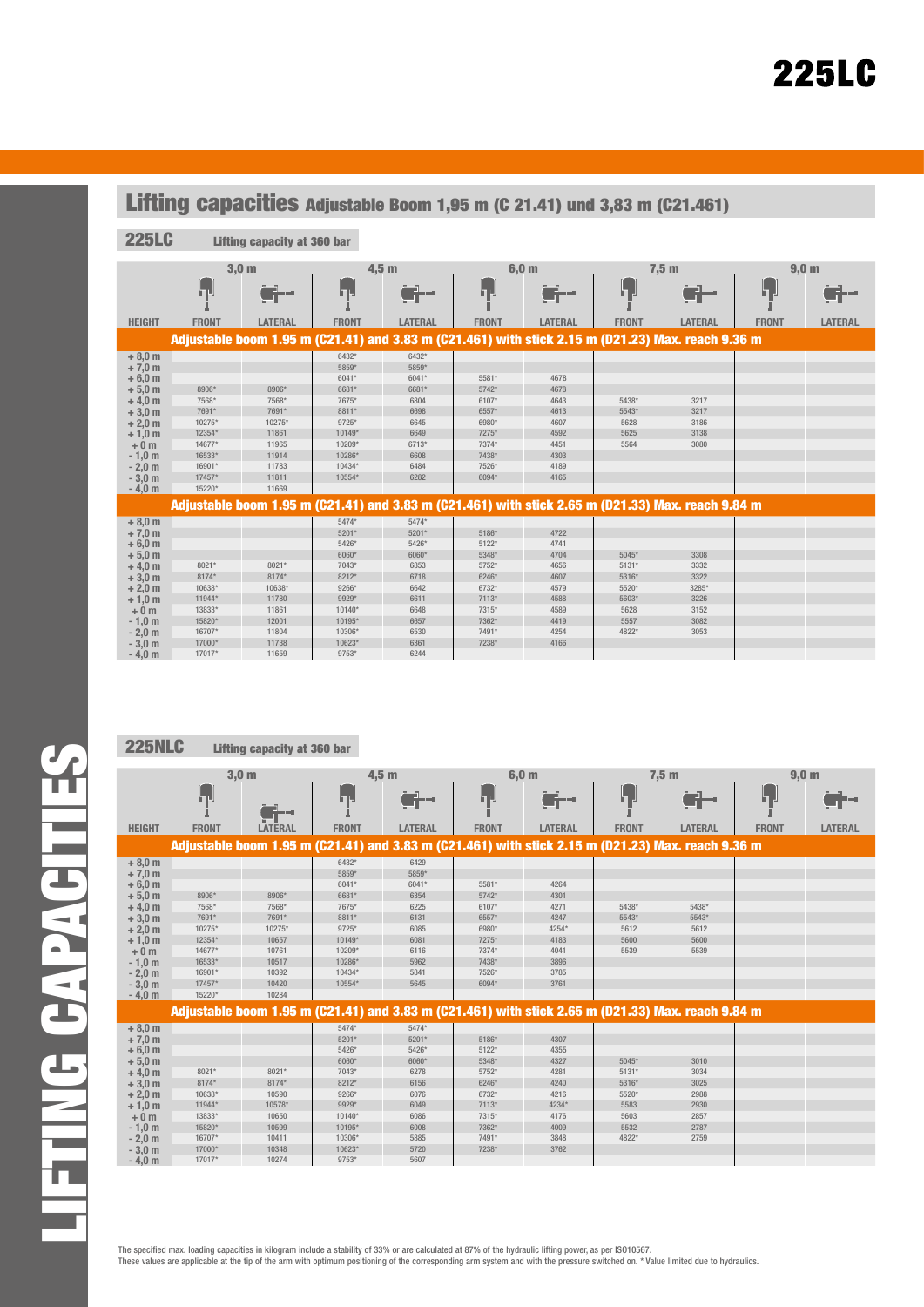# **225LC**



Working ranges adjustable Boom 1,95 m (C 21.41) und 3,83 m (C21.461)

| <b>STICK LENGTHS</b>      | 2,15 m (D21.23)     | $2,65$ m (D21.33) |  |  |
|---------------------------|---------------------|-------------------|--|--|
| Max. cut-in height<br>A   | $10,22 \, \text{m}$ | $10,65 \; m$      |  |  |
| Max. pouring height<br>B  | $7,54 \, \text{m}$  | 7,97 m            |  |  |
| Max. trench depth<br>C.   | $5,85 \; m$         | $6,35 \; m$       |  |  |
| Max. reach<br>D           | 9.36 <sub>m</sub>   | $9.84$ m          |  |  |
| Max. bucket digging force | 133 (145)* kN       | 133 (145)* kN     |  |  |
| Max. stick digging force  | 103 (113)* kN       | 90 (98)* kN       |  |  |

WORKING RANGES**ORKING RANGES**